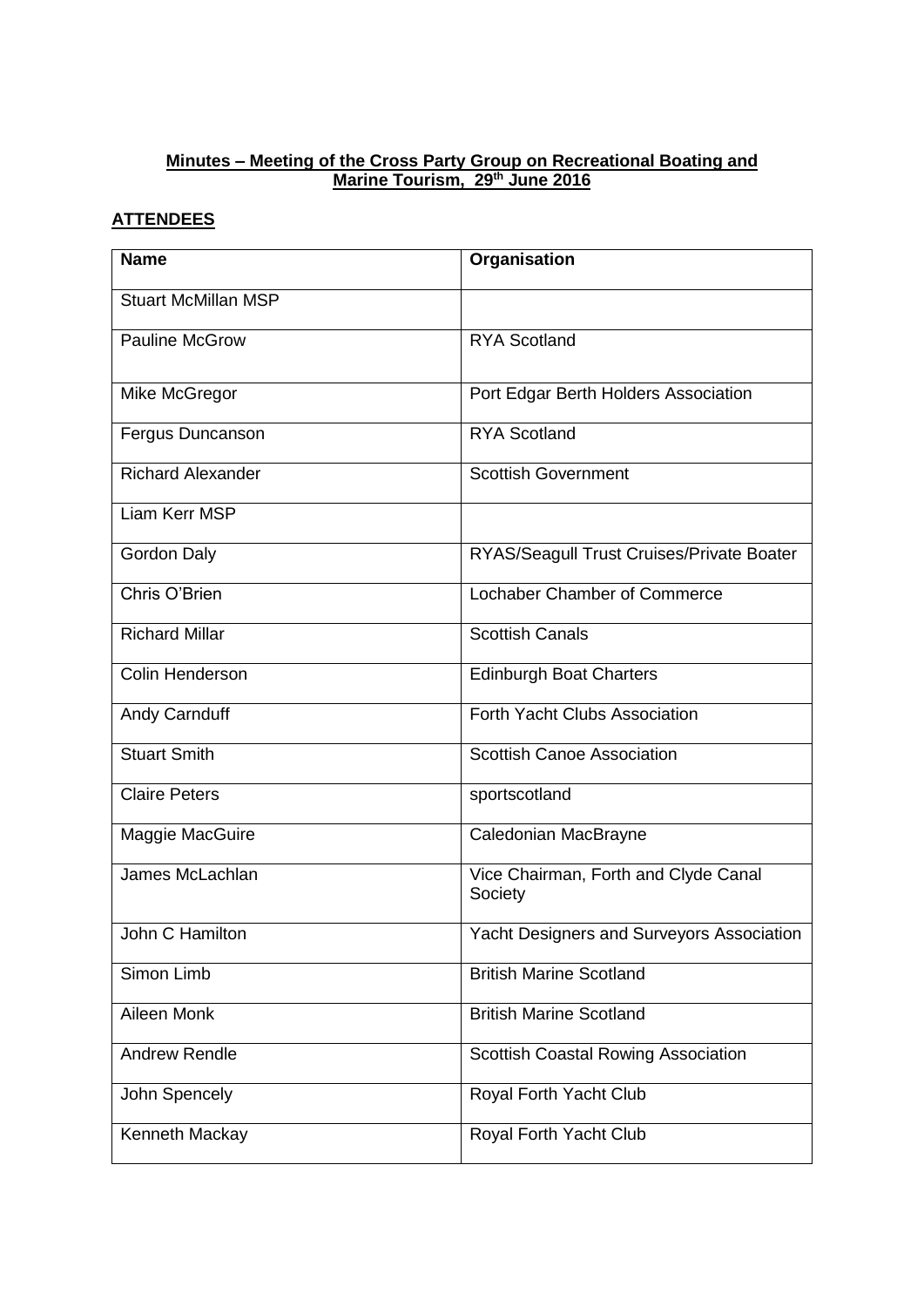# **APOLOGIES**

| <b>Name</b>                 | Organisation                                                          |
|-----------------------------|-----------------------------------------------------------------------|
| <b>Richard Ballantyne</b>   | <b>British Ports</b>                                                  |
| <b>Robert Kitchin</b>       | Portavadie Marina                                                     |
| <b>Graham Russell</b>       | <b>RYA Scotland</b>                                                   |
| <b>Kathy Gostick</b>        | Forth Yacht Clubs Association                                         |
| <b>Martin Latimer</b>       | <b>British Marine Scotland</b>                                        |
| Douglas MacDiarmid          | Corpach Marina                                                        |
| Euan Black                  | University and Highlands and Islands                                  |
| <b>Marc Crothall</b>        | <b>Scottish Tourism Alliance</b>                                      |
| David Vass                  | RYA Scotland/West Highlands and<br><b>Islands Mooring Association</b> |
| <b>Will Nisbet</b>          | Inverclyde Council                                                    |
| <b>Robert Welsh</b>         | Forth and Clyde Canal Society                                         |
| Maureen McMillan            | Moray Firth Partnership                                               |
| <b>Alan Rankin</b>          | <b>Scottish Tourism Alliance</b>                                      |
| <b>Paul Bancks</b>          | The Crown Estate                                                      |
| Alan Laidlaw                | <b>Crown Estate</b>                                                   |
| Lawrence Durden             | <b>Skills Development Scotland</b>                                    |
| The Moray Firth Partnership | Check, take out                                                       |
| James Allan                 | <b>RYA Scotland</b>                                                   |
| Robbie Wightman             | <b>Scottish Coastal Rowing</b>                                        |
| <b>Adrian Shield</b>        | Commodore, Royal Forth Yacht Club                                     |
| Jamie Greene MSP            |                                                                       |
| Colin Henderson             | <b>Edinburgh Boat Charters</b>                                        |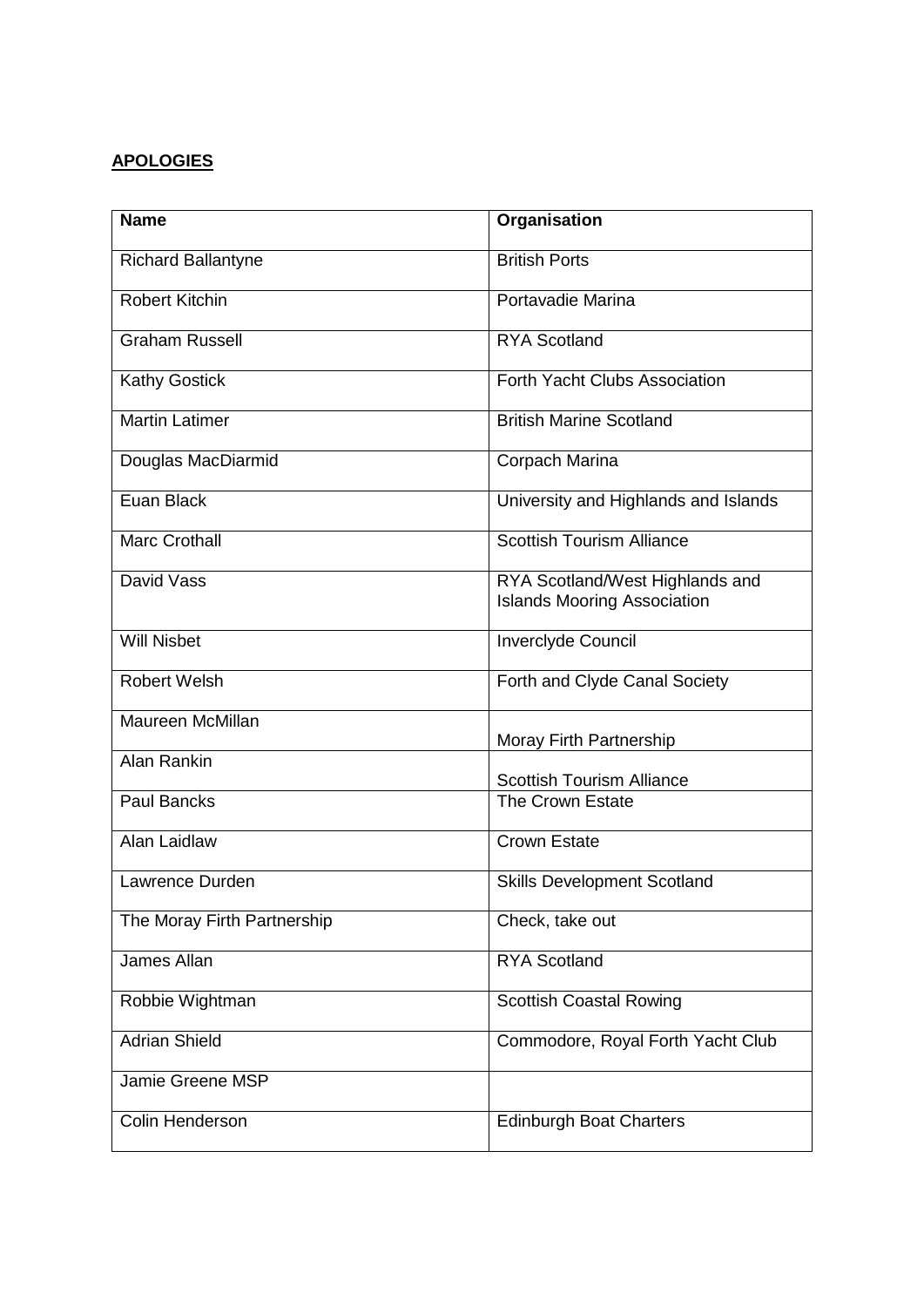#### **1. Welcome and Apologies**

Stuart McMillan MSP, Convenor of Cross Party Group for Marine Tourism and Recreational Boating welcomed everyone to the meeting and to the Scottish Parliament and introductions were made round the table.

SMCM explained that this group is re-convening for the new session of the Scottish Parliament. The focus requires to be on how we deliver for Scotland and for Marine Tourism. We also require to look at how we take forward the data collection tool and Action Plan within the Marine Tourism Strategy.

SMCM stated that he has been delighted with the action, delivery points and successes of the Cross Party Group in the last Parliamentary session.

#### **2. Minutes and Action Points from last Meeting**

The minutes were approved as an accurate record.

#### **3. Election of Office Bearers**

| <b>Convenor</b>      | <b>Stuart McMillan MSP</b>                    |
|----------------------|-----------------------------------------------|
|                      | Stuart McMillan MSP was approved as Convener. |
| <b>Vice Convenor</b> | Liam Kerr MSP                                 |
|                      | Liam Kerr MSP was approved as Vice Convener.  |

#### **Secretariat (Secretary/Treasurer)**

James Allan and Pauline McGrow were approved as the Secretariat.

#### 1. **Modern Apprenticeships**

There is a skills gap within the marine tourism sector and we also require to look at forward planning and succession planning.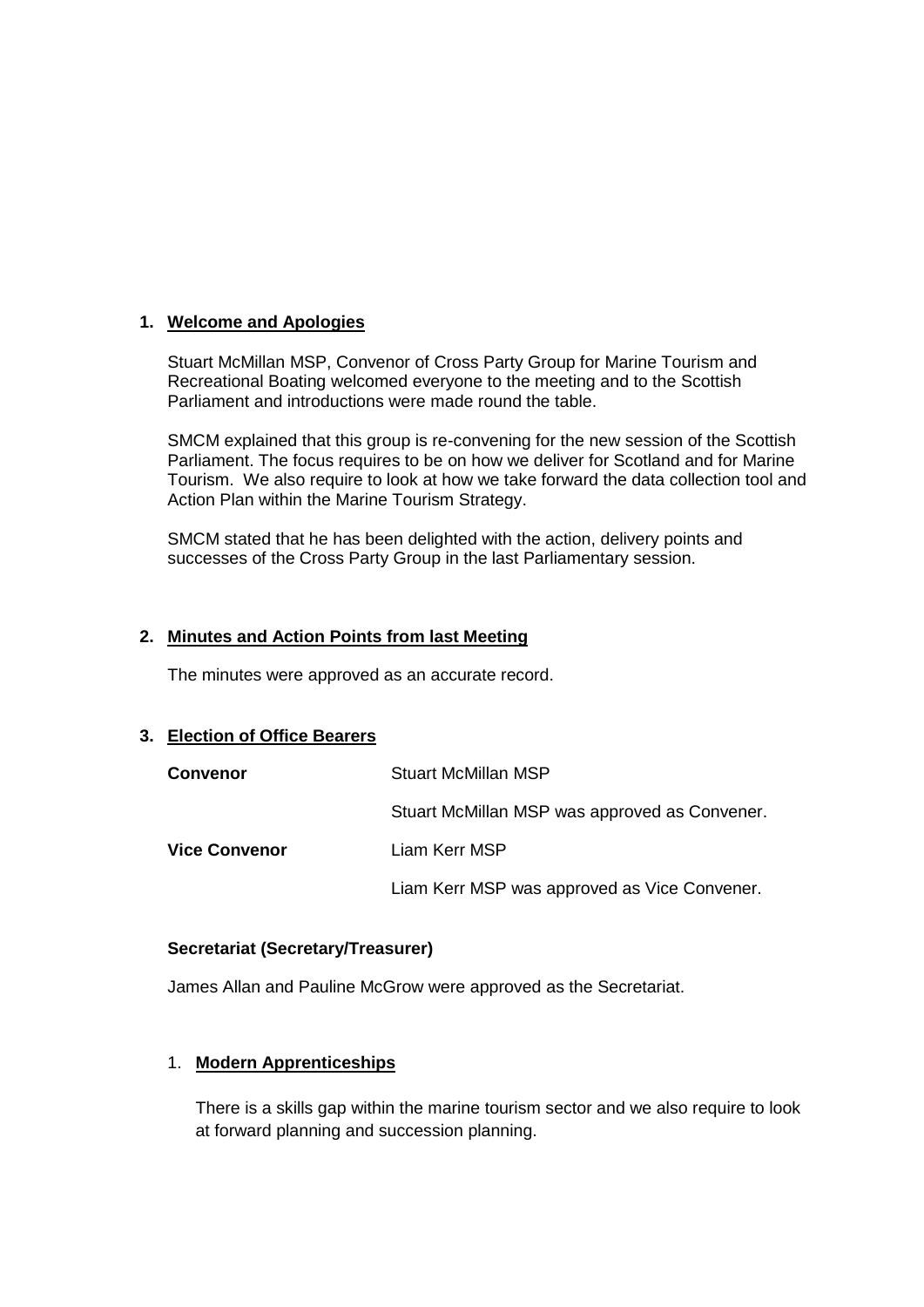## 2. **Loch Lomond National Park Byelaws - Write to FE/invite Loch Lomond National Park Authority. - SMCM suggested this run a bit longer and add this to the agenda for the next meeting.**

This was covered on the agenda under item AOCB.

- 3. **Marine Tourism Strategy Update** Alan Rankin has circulated report.
- 4. **Sail Scotland Conference** SMCM reported that this was a very useful conference.
- **5. Update on Fife Harbours Study**

PM to contact Councillor Lesley Laird to ask for an update on the Fife Harbours Study.

## **4. Ministerial Update**

**Action: SMCM suggested that he write to invite Fiona Hyslop, Cabinet Secretary for Culture, Tourism and External Affairs to the CPG meeting scheduled to take place on 29th November.** 

FD asked what Minister is now responsible for land reform? SMCM stated that it is Fergus Ewing and outlined his remit.

**Action: GD requested that lists of responsibilities of Cabinet Secretaries be circulated with the minutes.**

## **5. Update on Manifesto and upcoming items that the CPG require to be aware of going forward**

SMCM provided an overview of the changes to the rules of the Cross Party Group. SMCM further explained that 5 MSP members are required in order for CPG to run however special exceptions can be made if the Convener outlines the reasons to the Chair of the Standards Committee. As SMCM was unable to get the number of MSPS required SMCM stated that he will apply for an exception. L McArthur MSP, John Finnie MSP and Jamie Greene MSP are fully supportive of the CPG but are not in a position to attend.

**Action: Emails will be sent from the above mentioned MSPs to support and official request will be submitted to the Standards Committee.**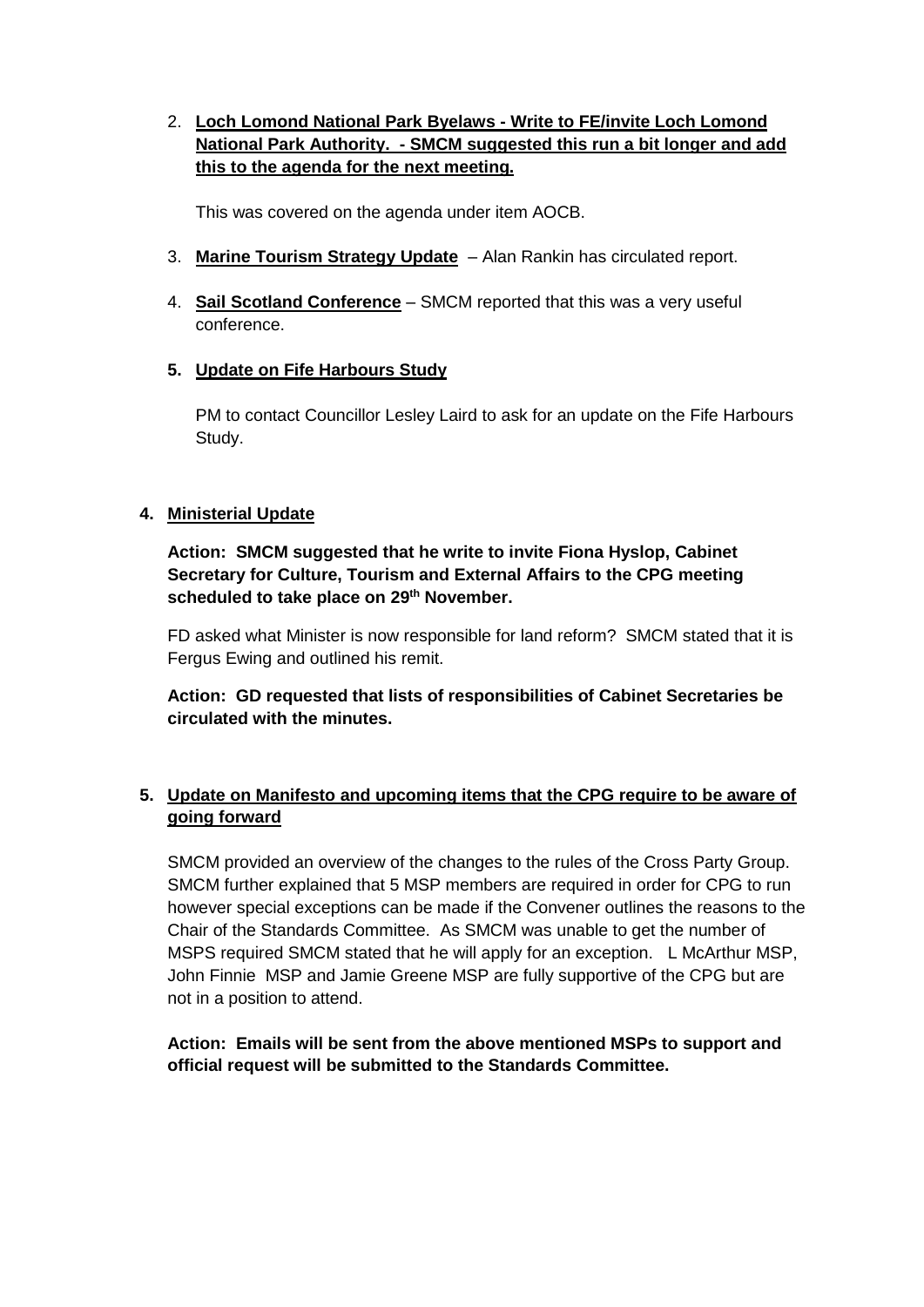## **6. Future Direction of CPG**

SMCM asked for comments from the group on what their thoughts are for the CPG going forward for the new Parliamentary session and the following points were made;

- S Limb stated that we are at the point that we have matured enough that we can have a bearing on Scottish economy and implement the Marine Tourism Strategy.
- R Millar stated that we have had great progress and we how have a good baseline. We require to look at delivery infrastructure and look at what the missing areas are.
- F Duncanson stated that we need to build on high quality recreational boating that currently exists. FD further stated that the west coast is one of the best cruising areas and there is a growing possibility to grow further e.g. paddle boarding is increasingly becoming a more popular sport. We require to build and promote awareness and gets more people involved. The quality of environment can also be a factor.
- Liam Kerr MSP stated that in the north east of Scotland there is a lot of potential for growth if we get the infrastructure right. The harbours are good and we require to encourage people to visit this side of the country. Liam Kerr MSP provided an example of the Lochaber pontoon where volunteers entirely delivered this community funded project and we require to promote this type of success.
- Stuart Smith stated that marine tourism development relies on access and this is one of the key areas that requires to be addressed.
- R Millar stated that community empowerment is growing and gave example of the work going on in Scottish canals and fields that back onto the canals. RM stated that Scottish Canals are working with Stirling Council to encourage activity on Forth and if we get the marketing right then this will encourage visitors.
- GD commented that the press do not always cover these stories.
- A Carnduff stated that we reqire to talk to onshore tourist industry and attract them to the tourist sites. We require to improve the ability to get into harbours and ensure that they are safe and come up with a commercial solution to assist in this process. Drying pontoon with soft landings associated on shore tourism and attractions is a good way forward. A Carnduff stated that we require to integrate volunteer activity with harbours.
- Encourage commercial operators to work with us to support Scotland's second industry which is tourism.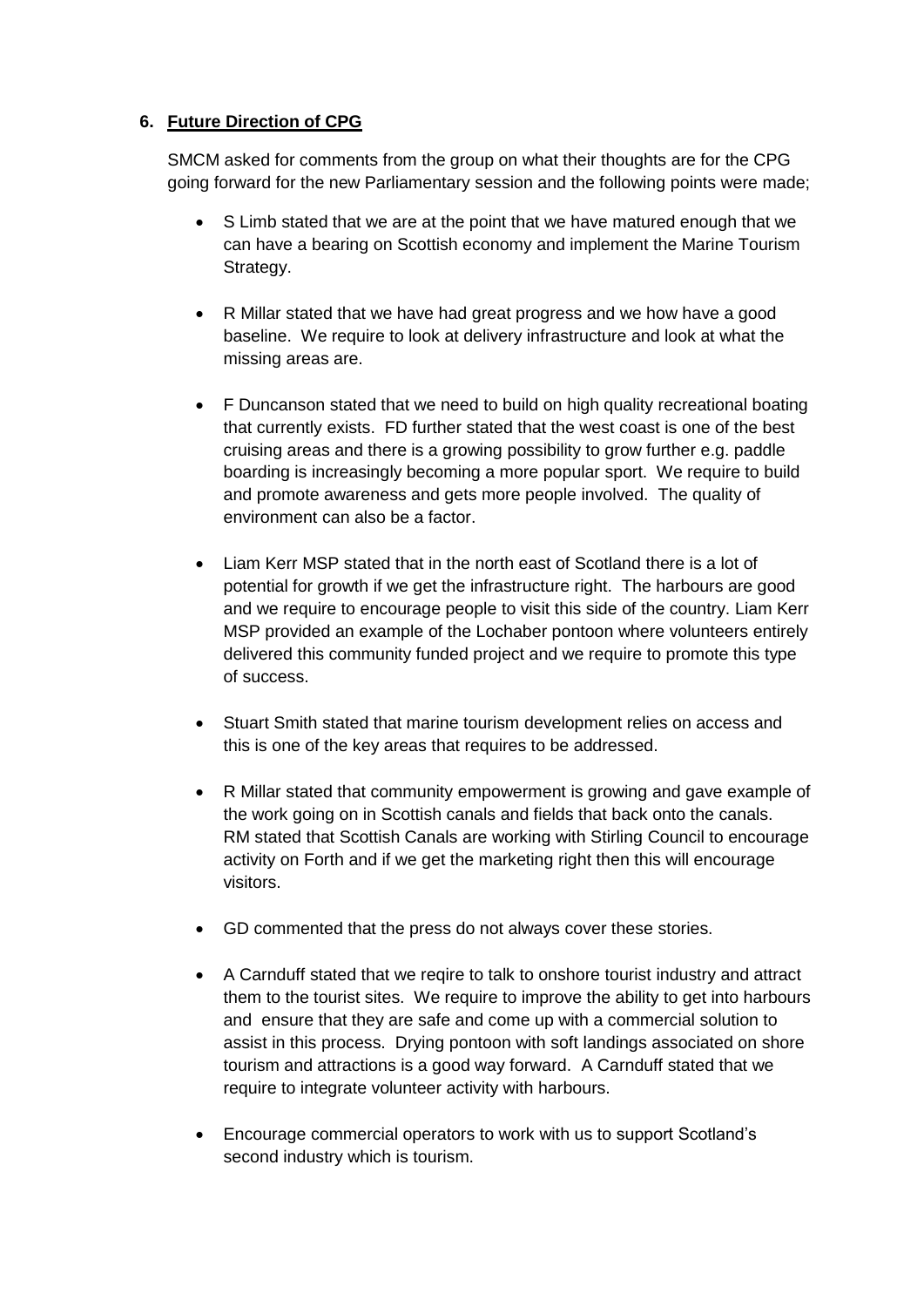- M McGregor asked is there any way of providing larger scale yachts to bring in more income. SL stated that James Watt Dock has been very successful in this regard.
- Maggie MacGuire stated that we require to connect destination and activities together and gave the example of the initiatives that Calmac are working on e.g. they are providing more information on integrated journeys, Rail and Sailing and promoting water activities.
- L Kerr stated that CALMAC is a fantastic example of this joint approach and asked whether MM was aware of Serco and would they be doing something similar in the north? MM explained that CALMAC work differently and they work with various groups and accommodation providers. MM stated that she was unsure if it exists in Orkney and Shetland.

C O'Brien stated that the Digital Tourism Think Tank has a DMO for Orkney.

#### **Action: C O'Brien to share contact for the Digital Tourism Think Tank.**

- C O'Brien reported that there is currently destination filming taking place and they are looking to educate and bring this story to life and there is content share across personal marketing campaign with 3D technology.
- SL raised about participation and asked that this be a recurring theme and look at how we can take this forward and that we can create a pipeline of people continuing to enjoy the coastline. F Duncanson stated that there is small craft that is low cost activity e.g. sea canoeing is a buoyant market and it does not need to be necessarily an expensive activity to get people afloat. Small slipways are a key aspect to this and there is growth potential.
- SMCM raised about social media with regards to G Daly 's point about written media and that he would be keen to hear about the think tank. Social Media is definitely a tool that is required to be used to take out our message.

SMCM provided a summary of the discussions and the following actions were agreed

- Progress marine tourism Action Plan ensuring that we have level of activity on the ground.
- Infrastructure and increasing the awareness to get more people involved and increasing participation and increase social media presence are the key areas.
- Require to have a medium to long term plan and participation is the key to this and we require to spread the message through social media.
- Social Media It was agreed that CPG should take an active role and promote the work of the CPG and also promote the work of the wider sector.
- SMCM stated that a singular message is required and we have re-vamped the strategy at end of the parliamentary session.

-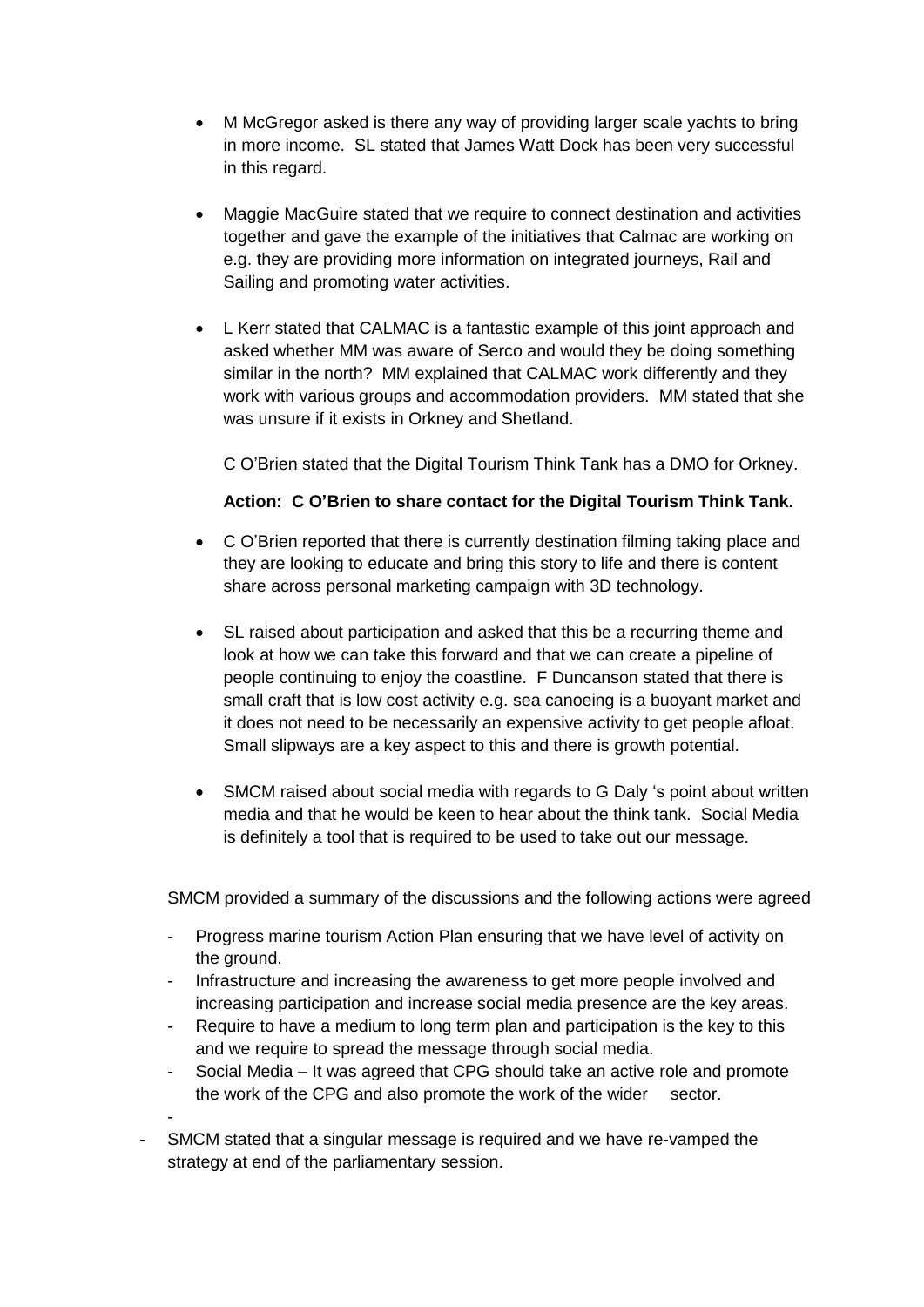### **COB suggested the following–**

- Each organisation share findings of the group.
- Central posting point CPG and target people, there would be cost implications.

RM asked how frequent should this appear on the agenda? SMCM stated that we would like this to be a standing item on the agenda at each meeting. RM asked if agenda items should be aligned to strategy? SMCM stated that there should still be flexibility but that he agreed we do require to have this as our focus over this first year.

### **Action: SMCM will write to Chair of Marine Tourism Development Group to inform of our intention to have this as a standing item on the agenda.**

Stuart Smith emphasised that we should also ensure that we don't lose focus on recreational boating aspect of the remit of the CPG. SMCM agreed and that he wants the full scope of the Cross Party on Recreational Boating and Marine Tourism to continue.

SL commented that if had not been for the work of the Cross Party Group the Marine Tourism Strategy could have not come to fruition.

**-**

-

Claire Adamson MSP gave example of the joint meeting between our CPG and the Health and Safety Group, and as a result of this meeting the Water Safety Strategy of Scotland was created

SMCM asked whether Facebook would be permitted for use for CPGs? C Adamson explained that you can do it but there will rules that you require to adhere to.

**Action: Claire Adamson MSP will check the rules and will report back. SMCM stated that Alan Laidlaw had originally set up a twitter account for the CPG and we require to continue to promote what the CPG members are doing.**

## **Powerboat P1 Event in Inverclyde – 18th and 19th June**

SMCM reported that it was a very successful event with thousands of visitors to the esplanade in Greenock over the weekend.

#### **Lord Neilson Event**

SMCM reported that he attended an event arranged by the Jubilee Sailing Trust and Ocean Youth Trust Scotland. They had 2 ships that were fully accessible. This highlighted that we require to ensure that there is accessibility and that disabled people get access to water based activities. SMCM further explained that Clydemuirshiel have an organisation titled Able to Sail and there are other organisations and avenues to increase level of participation.

Other examples provided were –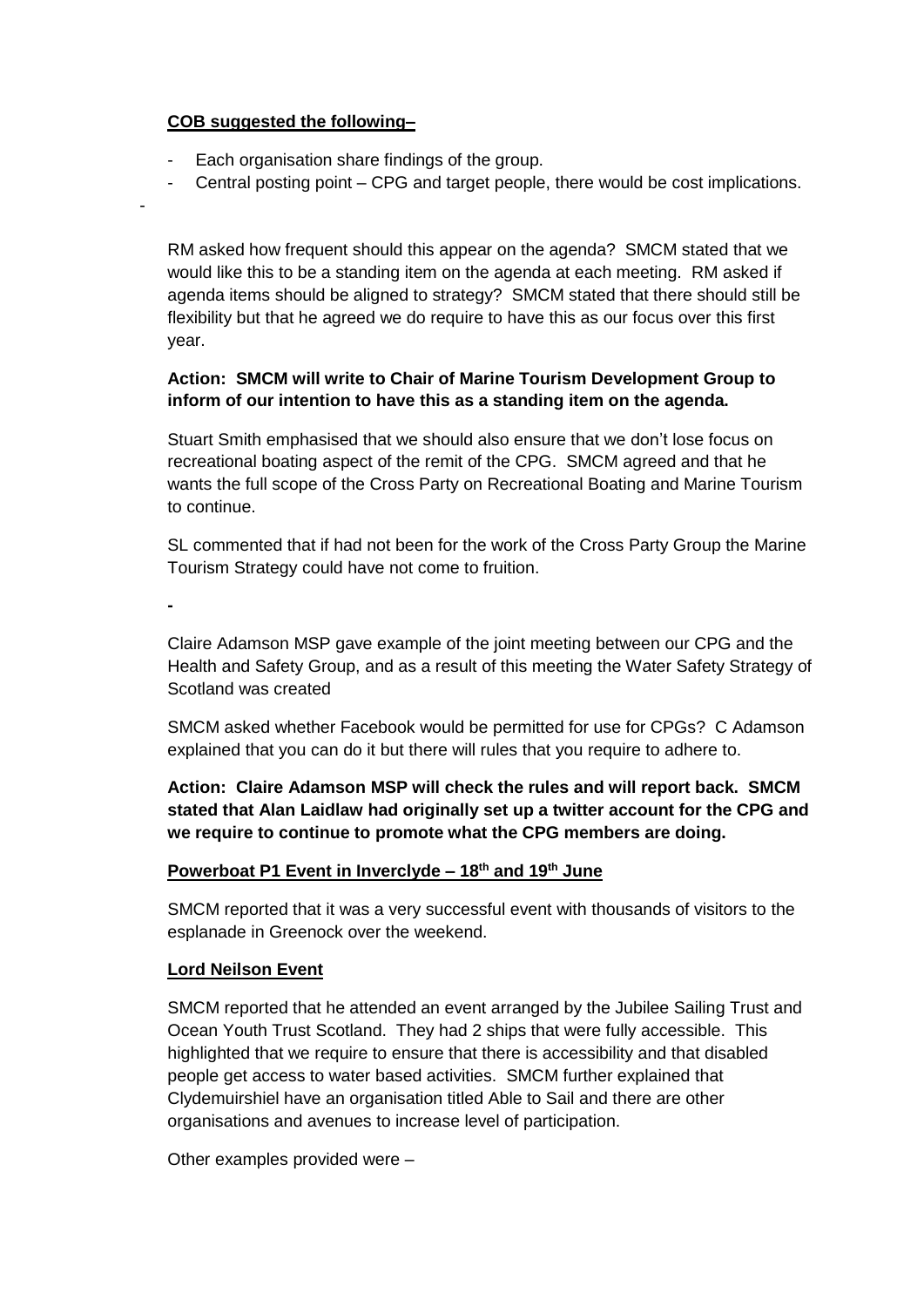- Scottish Rowing Championships and there were a number of disabled athletes taking part and this provided an opportunity to promote activities.
- Andrew Rendle stated that the Rowing Association has an adapted seat and they are trying to develop further in this area.
- GD reported that the Seagull Trust Cruises carried 26000 disabled passengers in 2015 over 3 cruises.

SMCM stated that there are huge opportunities and we require to ensure that we get the key messages out and that getting volunteers involved in the community is key.

## **Future Direction of the CPG**

The following actions were agreed -

- 1. Raise the profile of Marine Tourism Strategy
- 2. Participate in infrastructure work.
- 3. Focus on increasing participation
- 4. Look into the possibility of a Marine Day or satellite events
- 5. Social media

MM suggested organising an event over either a day or week e.g. Scotland Marine Day to highlight all the water based activities

It will enable people to come and try these activities and would generate income/spend. This could be either one single event or satellite events.

L Kerr stated that the Portsoy Boat Festival is a good example of this with 20000 visitors.

A discussion took place on the various options,

Push the Boat Out is an RYA Initiative that takes place on an annual basis and contributes to the healthy population. This would help with the health and wellbeing agenda with regards to sailing, age ranges and contribute to the healthy population.

- MM suggested that this could be incorporated into Scottish Tourism Week (March), however this may be a little late. It could also be linked through the Scottish Tourism Alliance. GD suggested building on Push the Boat Out and could use this as a starting point.
	- **Action: GD will raise this at RYA Scotland Council.**
- **COB also suggested approaching Visit Scotland and possible holding it within the first 2 weeks of June.**

**Action: Email to be sent to CPG members with paragraph outlining our discussion and will collate response to feed back to September meeting and have it as an agenda item for the next meeting. This will also require to be fed back to the Marine Tourism Development Group.**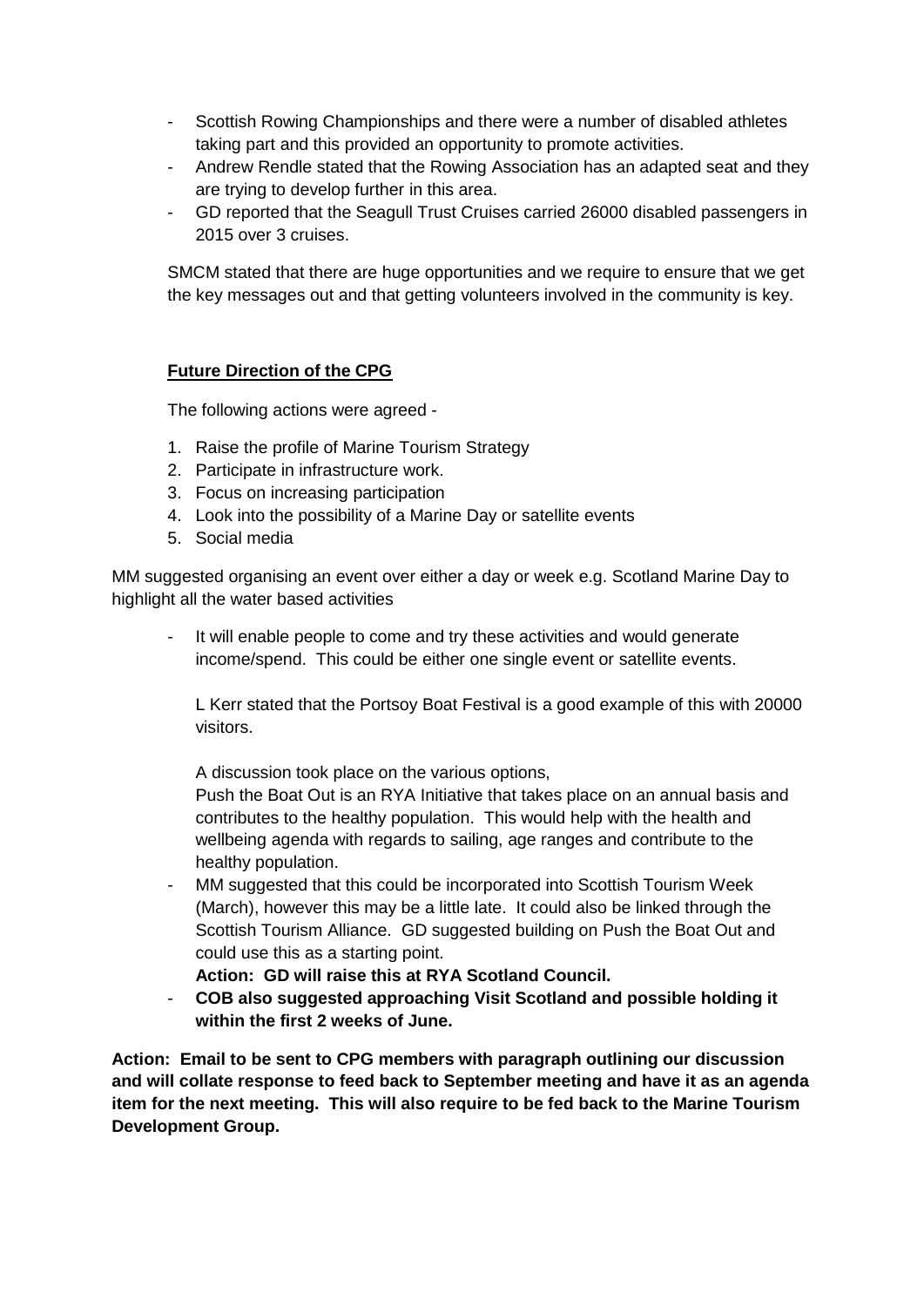## **Standard Items for Agenda**

It was agreed that the following items be added to the agenda as standard items for CPG –

- 1. Proposed Marine Event
- 2. 5 minute slot on EU
- 3. Social Media Strategy and also get thoughts from Marine Tourism Development Group.

# **7. AOCB**

## **Report of RYA Scotland meeting with Loch Lomond and National Park Authority - on marine tourism in relation to camping management byelaw**

Fergus Duncanson reported on the meeting that was held with Loch Lomond Park Authority on 6<sup>th</sup> May with George Watson in attendance. FD provided an overview of current position -

- Byelaw decision made for camping byelaws to ban camping.
- Response submitted by RYA Scotland/Scottish Canoe Association/Ramblers and objection was submitted by Scottish Sports Association and **sport**scotland.
- The Minister approved the byelaws and postponed the byelaw and asked Loch Lomond National Park Authority to provide some further detail and clarification.
- FD explained that boat camping is popular with small boats who will park on the shore over 1-2 nights. It is legal to camp if you are floating but not legal if you are on the beach. FD stated that they had a positive meeting and requested that we incorporate the needs of boats and they took this on board. There is a planned informal camp site at Strathard with 72 tent spaces within the informal camp sites.
- A discussion took place on maintenance and navigation marks and open water swimming. A meeting was held on 28<sup>th</sup> June involving all the stakeholders seeking ideas and we had a very positive outcome and are building relationship. There will be another meeting late in season.

## **Dredging in Scotland and the Forth**

J Spencely tabled the paper to outline the current situation regards dredging in the Forth on behalf of the users at Royal Forth Yacht Club, Granton Users and users of the Harbour. (Please find attached paper).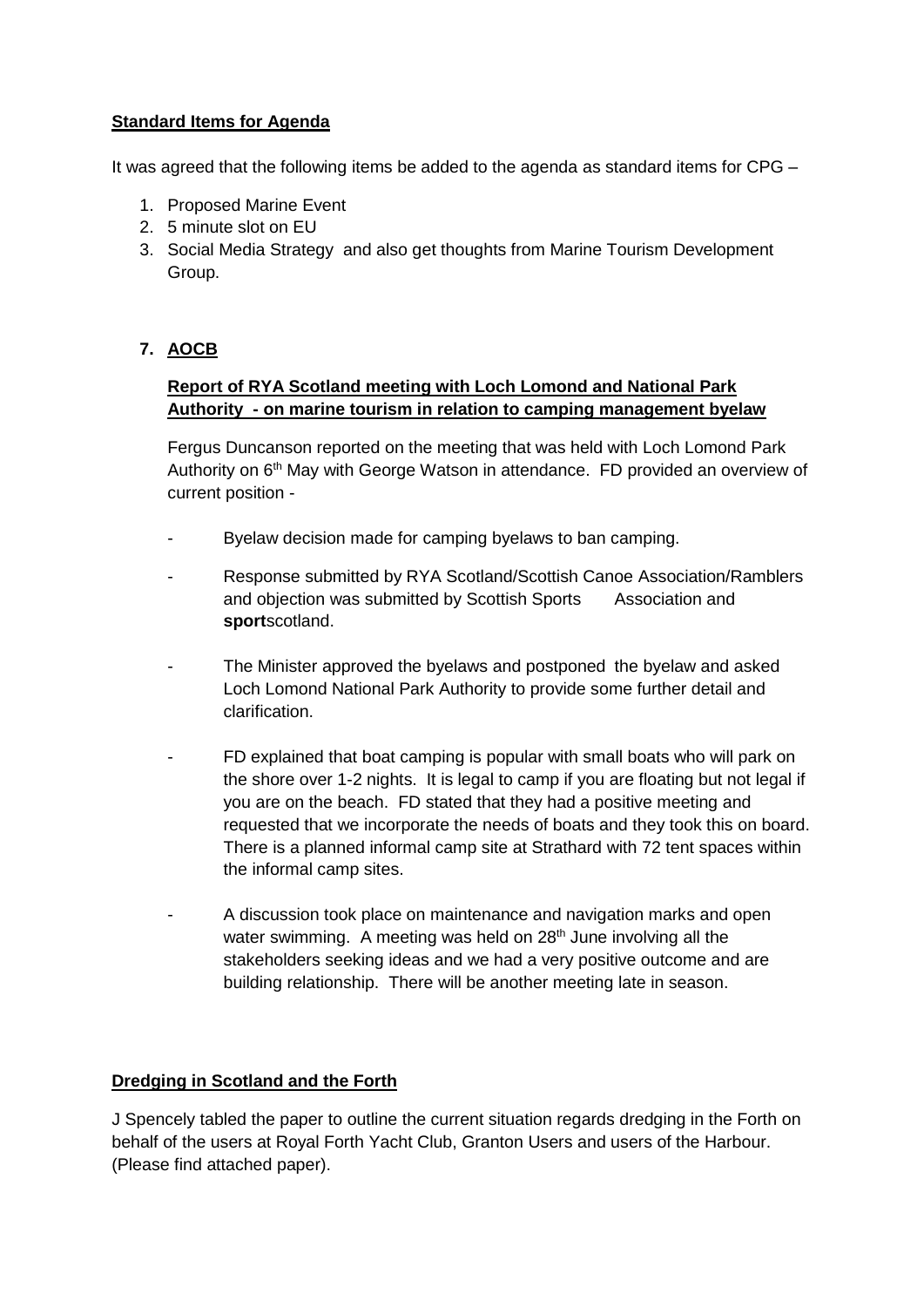JS explained the process of the mud silt and silt accumulation and also the annual maintenance dredging that is required. A licence is required from Marine Scotland that is of 3 year duration, 3 samples of mud silt are required to be taken. The cost of the marine licence can range from £250 to £3790. There is £5000 minimum cost plus dredging costs. There is a limited duration of licence and it places a burden on harbour users and diverts money away from infrastructure.

J Spencely proposed the following suggestions/proposals be made to the Marine Scotland -

- 1. Licensing regime should be changed so that the licence is issued for an unlimited period.
- 2. There should be no limit placed on the mud silt that comes from sea and should be based on heavy metal content only if it is deemed that the harbour is causing the issue.

There then followed an opportunity for questions -

GD asked who owns Granton Harbour, JS stated that it is Forth Ports. A Carnduff stated that Marine Scotland would require to take these proposed changes to a legal level. Liam Kerr MSP asked about who is dealing with Newhaven, J Spencely explained that it was dredged for passengers to dredge access in. L Kerr stated that we need to hear from Marine Scotland and look at the environment legislation and obtain an explanation of the rationale from Marine Scotland.

### **Action: SMCM to write to Marine Scotland to raise the concerns made and response will be circulated to CPG.**

**Action: It was also agreed to invite Marine Scotland to the meeting on 27th September.**

## **Forth Ports**

GD asked about who had taken over as Chief Harbour Master at Forth Ports.

**Action: PM to check this and add their contact to the CPG distribution list.**

#### **Future Meeting Dates**

**Action: Remaining meeting dates for 2016 to be set and circulated to CPG. It was agreed that 4 meetings be held per year at 3 month intervals.**

#### **8. Future Business**

The meeting closed and SMCM gave this thanks to everyone for their attendance. The meeting closed with vote of thanks to the Convener.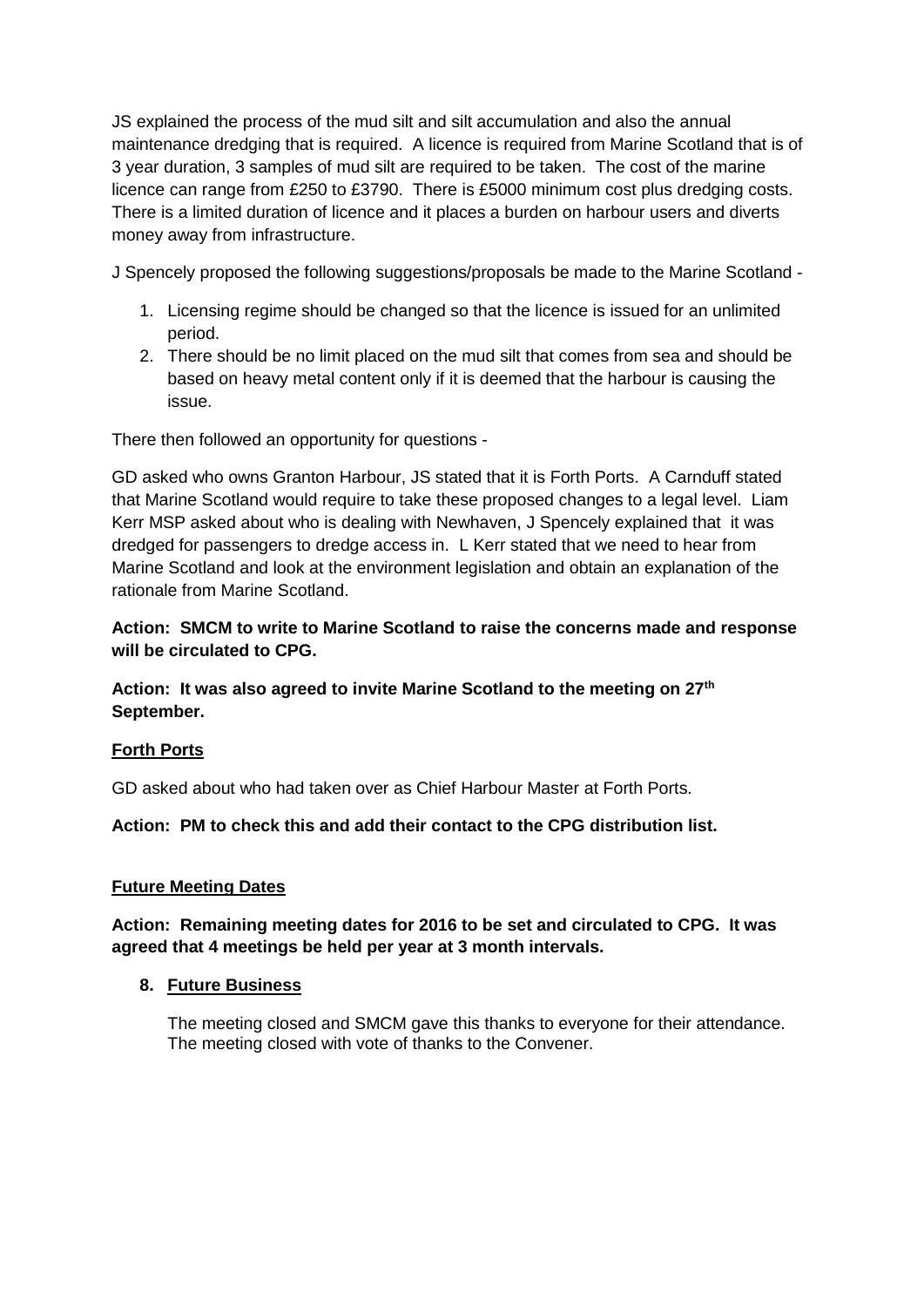Cabinet Secretaries and details on their remits at link below –

<http://news.scotland.gov.uk/News/New-Scottish-Cabinet-unveiled-24d3.aspx>

| <b>Cabinet Secretaries</b>                                                     |                         |  |
|--------------------------------------------------------------------------------|-------------------------|--|
| Deputy First Minister and Cabinet Secretary for Education and<br><b>Skills</b> | <b>John Swinney</b>     |  |
| <b>Cabinet Secretary for Finance and Constitution</b>                          | Derek Mackay            |  |
| <b>Cabinet Secretary for Health and Sport -</b>                                | <b>Shona Robison</b>    |  |
| Cabinet Secretary for the Environment, Climate Change and Land                 | Roseanna                |  |
| <b>Reform</b>                                                                  | Cunningham              |  |
| <b>Cabinet Secretary for Culture, Tourism and External Affairs</b>             | <b>Fiona Hyslop</b>     |  |
| <b>Cabinet Secretary for Communities, Social Security and</b>                  |                         |  |
| <b>Equalities</b>                                                              | Angela Constance        |  |
| <b>Cabinet Secretary for Justice</b>                                           | <b>Michael Matheson</b> |  |
| <b>Cabinet Secretary for the Economy, Jobs and Fair Work</b>                   | Keith Brown             |  |
| <b>Cabinet Secretary for the Rural Economy and Connectivity</b>                | <b>Fergus Ewing</b>     |  |

| <b>Ministers:</b>                                            |                            |
|--------------------------------------------------------------|----------------------------|
| <b>Minister for Childcare and Early Years</b>                | <b>Mark McDonald</b>       |
| Minister for Further Education, Higher Education and Science | Shirley-Anne<br>Somerville |
| <b>Minister for Parliamentary Business</b>                   | <b>Joe FitzPatrick</b>     |
| <b>Minister for Transport and the Islands</b>                | Humza Yousaf               |
| <b>Minister for Business, Innovation and Energy</b>          | <b>Paul Wheelhouse</b>     |
| <b>Minister for Employability and Training</b>               | Jamie Hepburn              |
| <b>Minister for Public Health and Sport</b>                  | <b>Aileen Campbell</b>     |
| <b>Minister for Mental Health</b>                            | <b>Maureen Watt</b>        |
| <b>Minister for Community Safety and Legal Affairs</b>       | <b>Annabelle Ewing</b>     |
| <b>Minister for Local Government &amp; Housing</b>           | <b>Kevin Stewart</b>       |
| <b>Minister for Social Security</b>                          | Jeane Freeman              |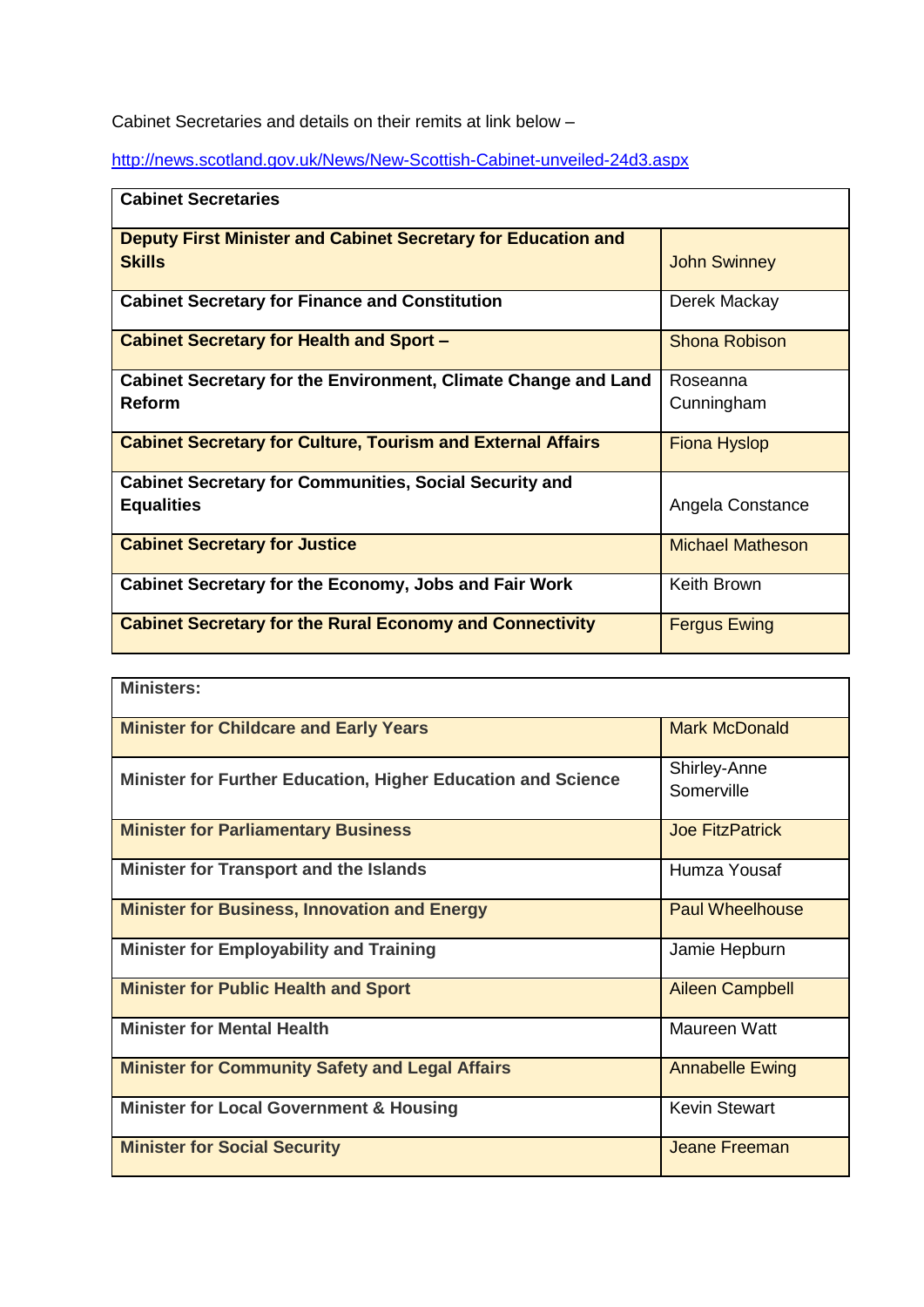#### **SUMMARY OF ACTIONS**

|    | <b>Actions</b>                                                                                                                                                  | Resp.       | <b>Date Raised</b> |
|----|-----------------------------------------------------------------------------------------------------------------------------------------------------------------|-------------|--------------------|
|    |                                                                                                                                                                 |             |                    |
| 1. | <b>Update on Fife Harbours Study</b><br>PM to follow this up with Councillor                                                                                    | <b>PM</b>   | 29/6/16            |
|    | Lesley Laird.                                                                                                                                                   |             |                    |
| 2. | <b>Cabinet Secretaries</b>                                                                                                                                      | <b>PM</b>   | 29/6/16            |
|    | GD requested that lists of<br>responsibilities of Cabinet<br>Secretaries be circulated with the<br>minutes to all CPG members.                                  |             |                    |
|    |                                                                                                                                                                 |             |                    |
| 3. | <b>Cross Party Group Rules</b>                                                                                                                                  |             |                    |
|    | <b>Emails from MSPs to support</b><br>and official request for an<br>exception to the number of MSPs<br>will be submitted to the<br><b>Standards Committee.</b> | <b>SMCM</b> | 29/6/16            |
| 4. | <b>Digital Tourism Think Tank</b>                                                                                                                               |             |                    |
|    | C O'Brien to share contact for the<br>Digital Tourism Think Tank.                                                                                               | CO'B        | 29/6/16            |
| 5. | <b>Marine Tourism Strategy</b>                                                                                                                                  |             |                    |
|    | SMCM will write to Chair of Marine<br>Tourism Development Group to<br>inform of our intention to have this<br>as a standing item on the agenda.                 | <b>SMCM</b> | 29/6/16            |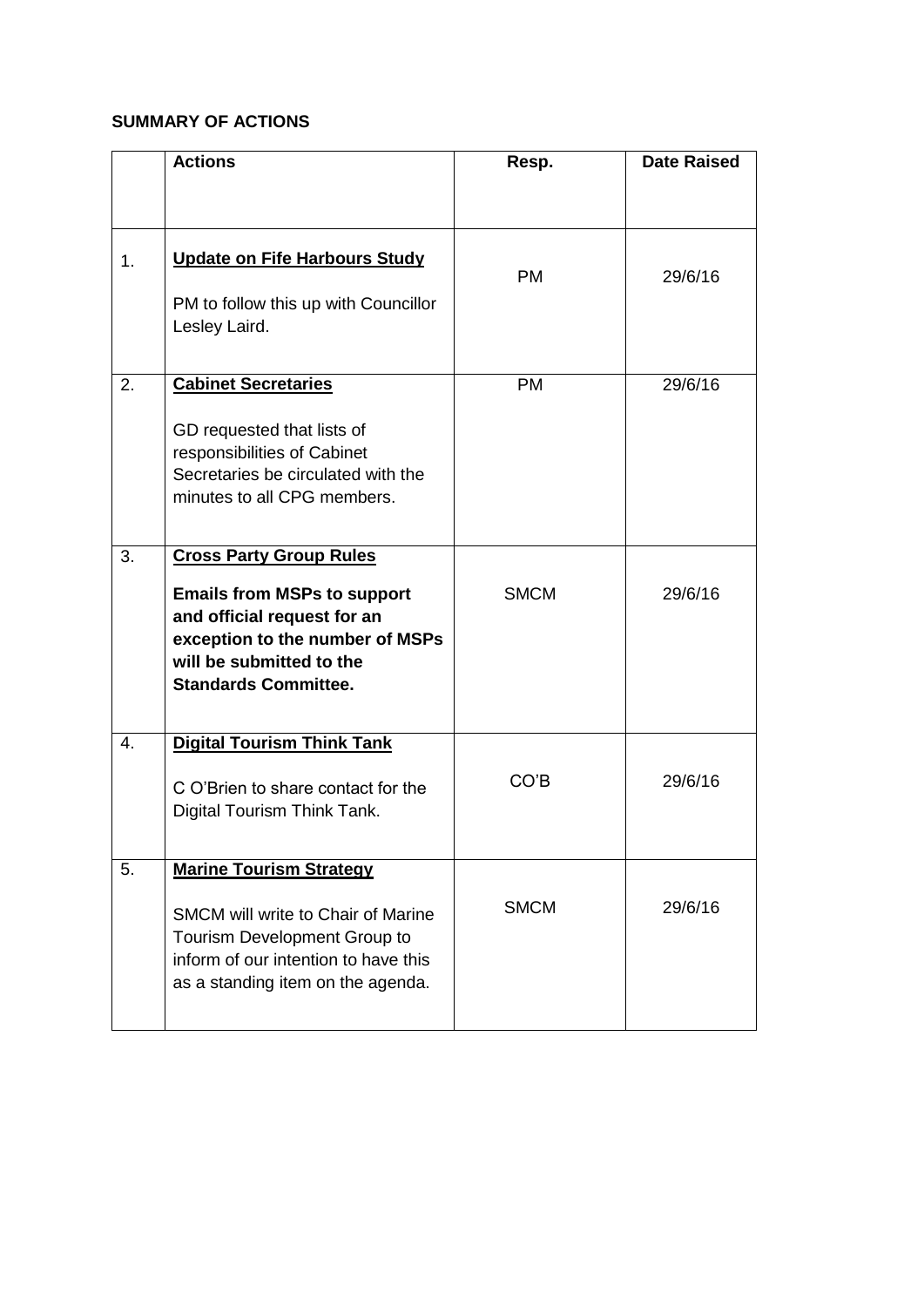| 6.  | <b>Social Media - CPG</b>                                                                                                                                                                                                    |             |         |
|-----|------------------------------------------------------------------------------------------------------------------------------------------------------------------------------------------------------------------------------|-------------|---------|
|     | Claire Adamson MSP will check the<br>rules and will report back.                                                                                                                                                             |             |         |
| 7.  | <b>Marine Event</b>                                                                                                                                                                                                          |             |         |
|     | Investigate the possibility of holding<br>a day or week long event covering<br>a variety of water based activities.<br>G Daly to raise with RYA Scotland<br>Council about possibly tagging onto<br>Push the Boat Out events. |             |         |
| 8.  | <b>Standard Items for Agenda</b>                                                                                                                                                                                             |             |         |
|     | The following items be added to the<br>agenda for CPG -                                                                                                                                                                      | P McGrow    |         |
|     | <b>Proposed Marine Event</b>                                                                                                                                                                                                 |             |         |
|     | 5 minute slot on EU<br>Social Media Strategy and                                                                                                                                                                             |             |         |
|     | also get thoughts from                                                                                                                                                                                                       |             |         |
|     | Marine Tourism<br>Development Group.                                                                                                                                                                                         |             |         |
| 9.  | <b>Dredging</b>                                                                                                                                                                                                              |             |         |
|     | <b>SMCM to write to Marine Scotland</b>                                                                                                                                                                                      |             |         |
|     | to raise the concerns made and<br>response will be circulated to CPG.                                                                                                                                                        |             |         |
|     | Invite Marine Scotland to the                                                                                                                                                                                                |             |         |
|     | meeting on 27 <sup>th</sup> September.                                                                                                                                                                                       |             |         |
| 10. | <b>Future Meeting Dates</b>                                                                                                                                                                                                  | Secretariat | Ongoing |
|     | Remaining meeting dates for 2016<br>to be set and circulated to CPG. It<br>was agreed that 4 meetings be held<br>per year at 3 month intervals.                                                                              |             |         |
|     |                                                                                                                                                                                                                              |             |         |